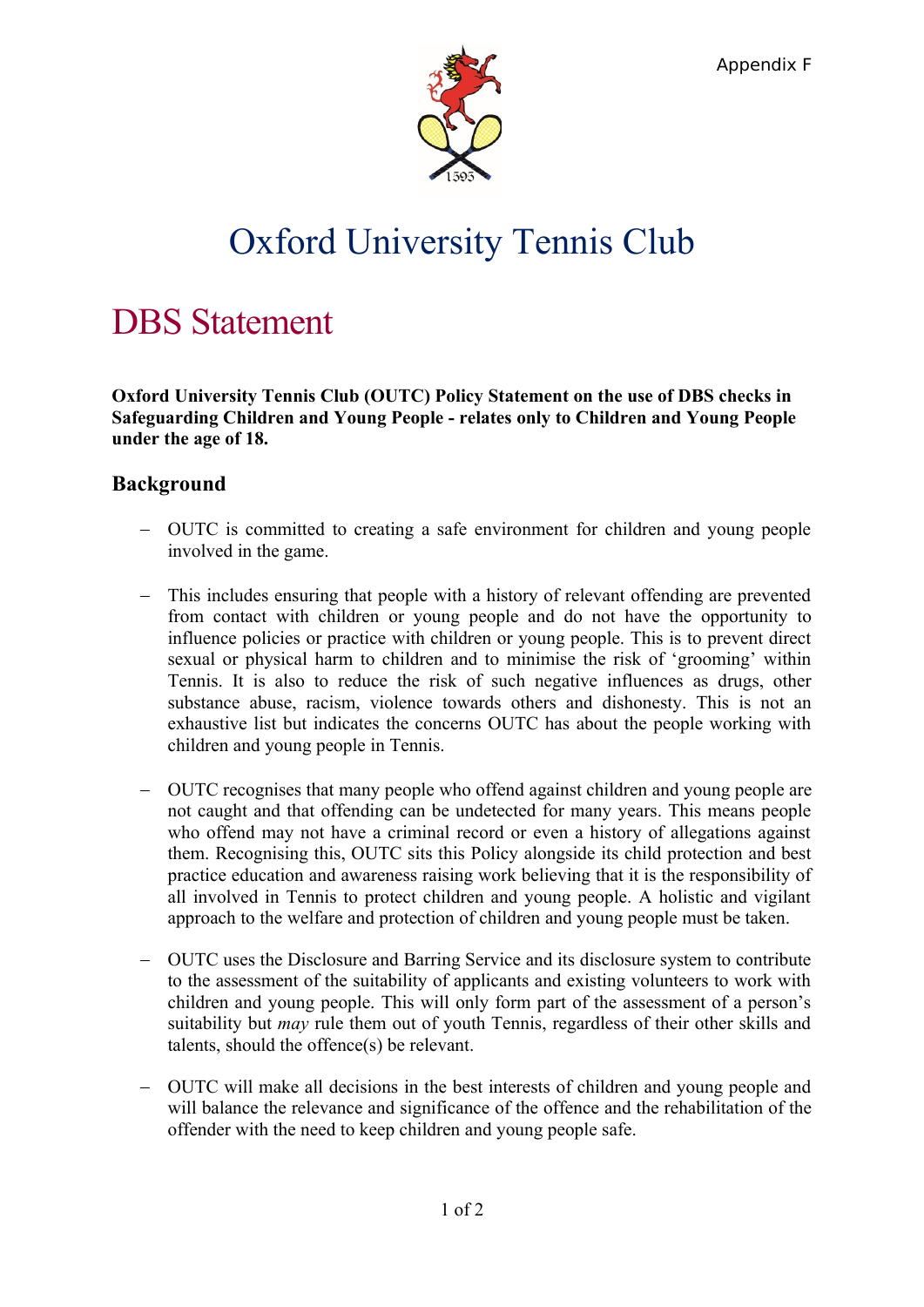#### **Policy Statement**

- 1. OUTC will comply fully with the DBS code of practice, which can be found at www.gov.uk/government/publications/dbs-code-of-practice and will treat all applicants and existing professionals and volunteers fairly. It will not discriminate unfairly against an individual on the basis of a disclosure of conviction or other information received from the DBS.
- 2. The OUTC will make DBS disclosures mandatory for both existing professionals and volunteers within Tennis as well as new applicants.
- 3. OUTC is committed to recruiting and retaining volunteers and to their fair treatment regardless of their ethnicity, gender, sexual orientation, age, religion, sensory impairment, physical or learning disability or offending background. OUTC recognises the importance of a mix of talent, skills, potential, background, knowledge and experience and wishes to recruit and retain volunteers on this basis. OUTC wishes to positively welcome a wide range of people who can provide role models and support to all children and young people.
- 4. OUTC will ensure that its guidance on the recruitment and retention of volunteers in Tennis makes clear when a DBS check will be required. This is to ensure that volunteers can make an informed choice as to whether or not to proceed/continue with their offer of help.
- 5. As the applicant will be involved with children and young adults, OUTC will consider:
	- whether the conviction or other matter revealed is relevant to the position in question
	- the seriousness of any offence or other matter occurred
	- $\theta$  the length of time since the offence or other matter occurred
	- whether the applicant has a pattern of offending behaviour or other relevant matters
	- whether the applicant's circumstances have changed since the offending behaviour or the other relevant matters
	- the circumstances surrounding the offence and the explanations offered
- 6. OUTC will ensure that all persons involved in making decisions or recommendations on its behalf following a DBS check are themselves subject to similar vetting and are properly trained with full knowledge of all the relevant statutory requirements and codes of practice.
- 7. OUTC will work with the NSPCC and other relevant organisations to ensure that decisions are made using the best possible evidence and research base into offending patterns and offender profiling.
- 8. A criminal record will not necessarily bar a person from Tennis but OUTC retains the Duty of Care to children and young adults and will make all decisions in good faith with the welfare of children paramount.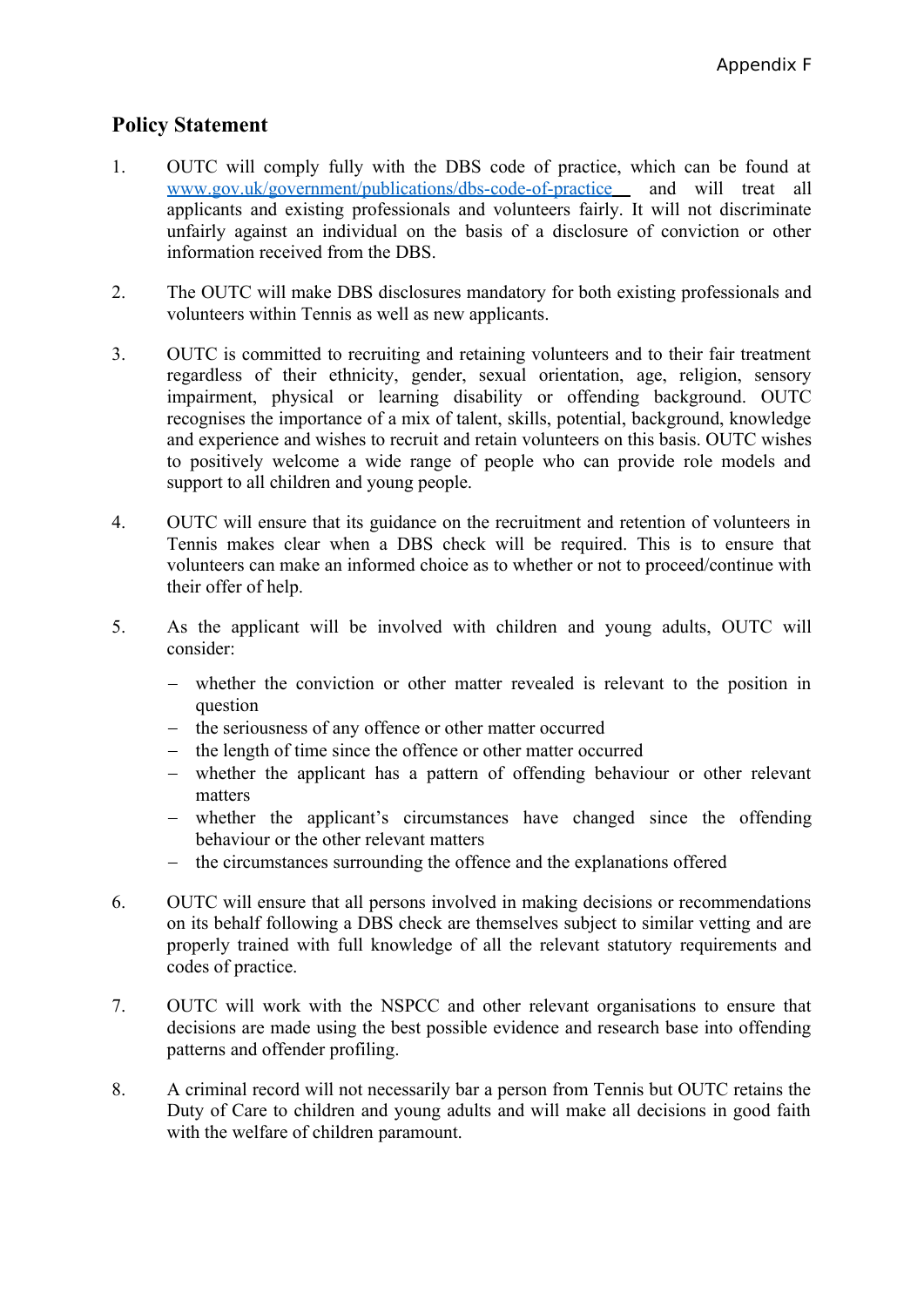#### 2 of 3

- 9. Following the receipt of Disclosure Certificates with relevant offending OUTC will initiate referral and/or disciplinary procedures which may result in immediate but temporary suspension.
- 10. OUTC will not generally prohibit a professional or a volunteer from working with children and young people on the basis of a DBS Disclosure without open discussion about the Certificate with that individual. The exception to this will be if additional information is disclosed by police, which OUTC is not able to share. In such circumstances, OUTC retains the right to follow internal case management and disciplinary procedures and if necessary to exclude that person from Tennis until such time as the issue of additional information has been resolved.
- 11. OUTC will contact applicants and existing professionals and volunteers following DBS checks that indicate relevant offending. Should the individual wish to withdraw at this stage OUTC retains the right to hold the professional's or volunteer's decision on a case file as a recruitment decision.
- 12. Should the applicant/volunteer wish to continue with their application to volunteer OUTC retains the right to make such investigations as it sees fit and that are reasonable to do.
- 13. OUTC will make this written policy available to all people applying to be professionals or volunteers at OUTC.
- 14. The OUTC will ensure that the DBS Code of Practice is available to all. This can be downloaded from [www.gov.uk/government/publications/dbs-code-of-practice](http://www.disclosure.gov.uk/)

Full information on the Disclosure and Barring Service can be found at  [www.gov.uk/government/organisations/disclosure-and-barring-service](http://www.gov.uk/government/organisations/disclosure-and-barring-service)